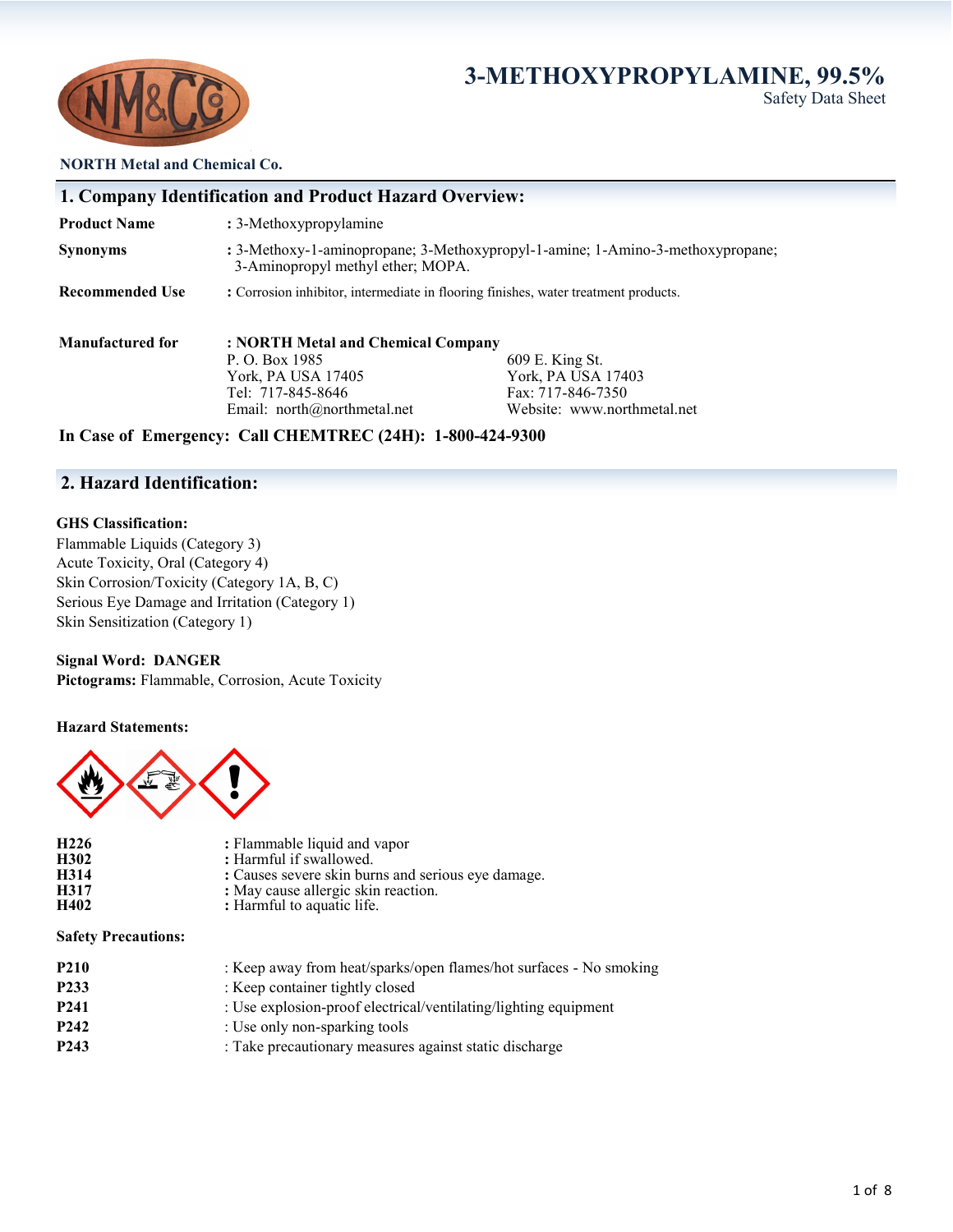# **2. Hazard Identification:**

### **Response:**

| $P301 + P312 + P330$<br>$P301 + P330 + P331$ | : IF SWALLOWED: Call a POISON CENTER or doctor/physician if you feel unwell. Rinse the mouth<br>: IF SWALLOWED: Rinse mouth. Do NOT induce vomiting                                         |
|----------------------------------------------|---------------------------------------------------------------------------------------------------------------------------------------------------------------------------------------------|
| $P303 + P361 + P353$                         | : IF ON SKIN or hair: Remove/Take off immediately all contaminated clothing. Rinse skin with<br>water/shower                                                                                |
| $P304 + P340 + P310$                         | : IF INHALED: Remove person to fresh air and keep in position comfortable for breathing. Immediately<br>call a poison center or doctor/physician.                                           |
| $P305 + P351 + P338$                         |                                                                                                                                                                                             |
| $+$ P310                                     | : IF IN EYES: Rinse cautiously with water for several minutes. Remove contact lenses, if present<br>and easy to do. Continue rinsing. Immediately call a poison center or doctor/physician. |
| $P333 + P313$                                | : IF skin irritation or rash occurs: Get medical advice/attention.                                                                                                                          |
| $P403 + P235 + P405$                         | : Store in a well-ventilated place. Keep cool. STORE LOCKED UP.                                                                                                                             |
| Disposal:                                    |                                                                                                                                                                                             |
| <b>P501</b>                                  | : Dispose of contents/container in accordance with local/state/federal regulations.                                                                                                         |

### **General Information:**

Appearance: clear, colorless liquid. Flash Point: 32 deg C.

Causes eye and skin burns. Causes digestive and respiratory tract burns. Flammable liquid and vapor. Air sensitive. Hygroscopic (absorbs

moisture from the air).

Target Organs: Eyes, skin, mucous membranes.

### **Potential Health Effects:**

**Eye:** Causes eye burns. May cause blindness.

**Skin:** Causes skin burns. May cause skin sensitization, an allergic reaction, which becomes evident upon re-exposure to this material. May be harmful if absorbed through the skin.

**Ingestion:** May cause severe and permanent damage to digestive tract.

**Inhalation:** Causes chemical burns to the respiratory tract. Inhalation may cause severe irritation to the respiratory tract with sore throat, coughing, labored breathing and possible pulmonary edema.

**Chronic:** No information found.

## **3. Composition/Information on Ingredient:**

| <b>Chemical Name</b>   | : 3-Methoxypropylamine |
|------------------------|------------------------|
| <b>Chemical Family</b> | : Amines               |

**Chemical Formula**  $:C_4H_{11}NO$ 

| Substance:           | <b>CAS Number:</b> | EС              | Compo. $(\% )$ |
|----------------------|--------------------|-----------------|----------------|
| 3-Methoxypropylamine | 5332-73-0          | $226 - 241 - 3$ | $>99.5\%$      |

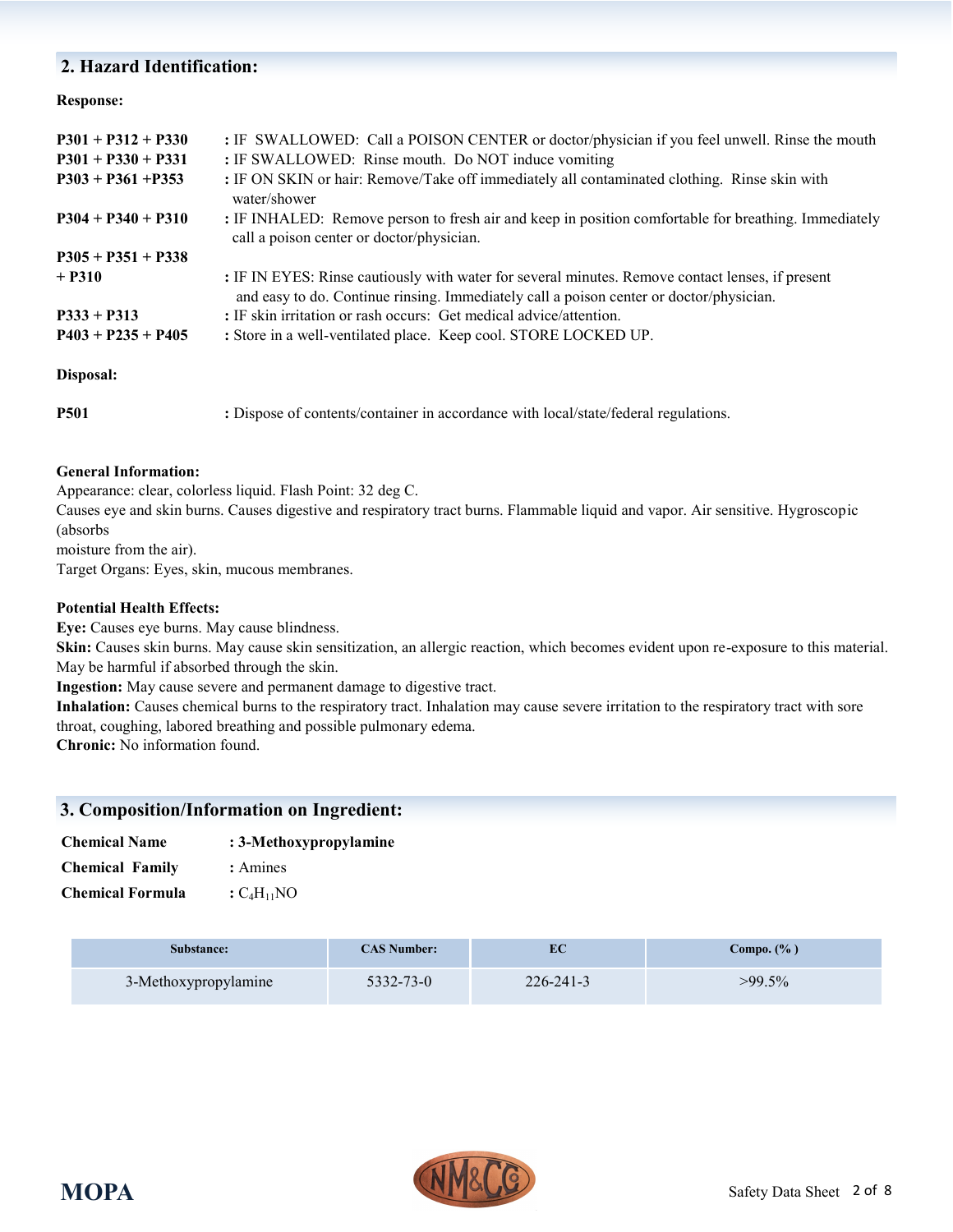| <b>4. First Aid Measures:</b> |                                                                                                                                                                                                                 |
|-------------------------------|-----------------------------------------------------------------------------------------------------------------------------------------------------------------------------------------------------------------|
| <b>General Advice:</b>        | : Consult a physician. Show this safety data sheet to the doctor in attendance. Move out of dangerous<br>area.                                                                                                  |
| <b>Eyes</b>                   | : In case of contact, immediately flush eyes for at least 15 minutes. Get medical aid immediately.                                                                                                              |
| <b>Skin</b>                   | : in case of contact, remove contaminated clothing and shoes. Wash contaminated skin with plenty of<br>running water and soap for at least 15 minutes. Get medical aid immediately. Wash clothing before reuse. |
| Ingestion                     | : If, swallowed, do <b>NOT</b> induce vomiting. Get medical aid immediately. If the victim is conscious, give a<br>cupful of water to drink. Never give anything by mouth to an unconscious person.             |
| <b>Inhalation</b>             | : If inhaled, remove to fresh air. If not breathing, give artificial respiration. If breathing is difficult, give<br>oxygen. Get medical aid.                                                                   |
| <b>Note to Physician</b>      | : Treat symptomatically and supportively.                                                                                                                                                                       |

# **5. Fire Fighting Measures:**

| Flash Point $(^{\circ}C)$  | : 32 °C (89.60 °F)                                       |
|----------------------------|----------------------------------------------------------|
| <b>Flammable Limits</b>    | : Upper explosion limit: N/A; Lower explosion limit: N/A |
| <b>Auto ignition Temp.</b> | : 320 deg C $(608.00$ deg F)                             |
| <b>Flammable Class</b>     | : Not available.                                         |

**General Hazard :** As in any fire, wear a self-contained breathing apparatus in pressure-demand, MSHA/NIOSH (approved or equivalent), and full protective gear. Vapors may form an explosive mixture with air. During a fire, irritating and highly toxic gases may be generated by thermal decomposition or combustion. Use water spray to keep fire-exposed containers cool.

Containers may explode in the heat of a fire. Flammable liquid and vapor. Approach fire from upwind to avoid hazardous vapors and toxic decomposition products. Vapors are heavier than air and may travel to a source of ignition and flash back. Vapors can spread along the ground and collect in low or confined areas.

#### **Extinguishing Media** : For small fires, use water spray, alcohol-resistant foam, dry chemical, or carbon dioxide. For large fires, us water spray, fog, or alcohol-resistant foam. Water may be ineffective. Do **NOT** use straight streams of water.

# **6. Accidental Release Measures:**

**General Information :** Use proper personal protective equipment as indicated in Section 8. Spills/Leaks: Absorb spill with inert material (e.g. vermiculite, sand or earth), then place in suitable container. Clean up spills immediately, observing precautions in the Protective Equipment section. Remove all sources of ignition. Use a spark-proof tool. Provide ventilation. A vapor suppressing foam may be used to reduce vapors. Approach spill from upwind.

# **7. Handling and Storage:**

**Handling:** Wash thoroughly after handling. Remove contaminated clothing and wash before reuse. Ground and bond containers when transferring material. Use spark-proof tools and explosion proof equipment. Do not get in eyes, on skin, or on clothing. Empty containers retain product residue, (liquid and/or vapor), and can be dangerous. Keep container tightly closed. Keep away from heat, sparks and flame. Discard contaminated shoes. Do not pressurize, cut, weld, braze, solder, drill, grind, or expose empty containers to heat, sparks or open flames. Use only with adequate ventilation. Do not breathe vapor or mist.

**Storage:** Keep away from sources of ignition. Store in a cool, dry, well-ventilated area away from incompatible substances. Flammables-area. Store protected from moisture. Store in air tight containers. Should not be exposed to temperatures above 122 degree.

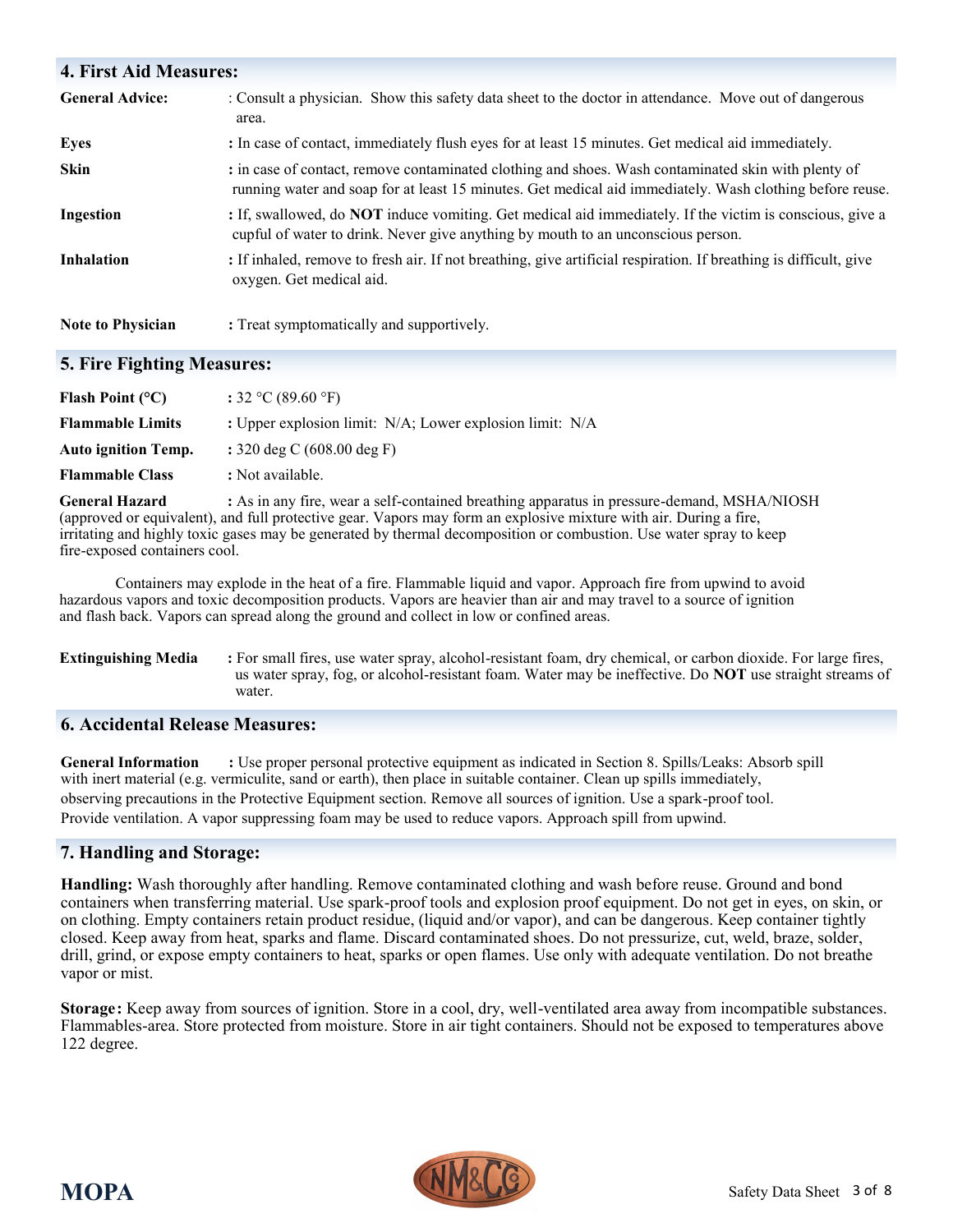## **8. Exposure Controls and Personal Protection:**

**Engineering Controls:** Facilities storing or utilizing this material should be equipped with an eyewash facility and a safety shower. Use process enclosure, local exhaust ventilation, or other engineering controls to control airborne levels.

#### **Exposure Limits:**

| <b>Chemical Name</b> | <b>ACGIH</b> | <b>NIOSH</b> | <b>OSHA-FINAL PELS</b> |
|----------------------|--------------|--------------|------------------------|
| 3-Methoxypropylamine | None Listed  | None Listed  | None Listed            |

#### **Personal Protective Equipment:**

**Eyes:** Wear chemical splash goggles and face shield.

**Skin:** Wear appropriate protective gloves to prevent skin exposure. Clothing: Wear appropriate protective clothing to prevent skin exposure.

**Respiratory:** Wear a NIOSH/MSHA or European Standard EN 149 approved full-facepiece airline respirator in the positive pressure mode with emergency escape provisions.

**Work Hygienic Practices:** Facilities storing or using this material should be equipped with emergency eyewash, and a safety shower. Good personal hygiene practices should always be followed.

**Control of Environmental Exposure:** Prevent further leakage or spillage if safe to do so. Do not let product enter drains. Discharge into the environment must be avoided.

## **9. Chemical and Physical Properties:**

| : Liquid<br>$: 0.8$ mPa<br>Viscosity @ $20^{\circ}$ C<br>Appearance                                                                                           |  |
|---------------------------------------------------------------------------------------------------------------------------------------------------------------|--|
| Odor<br>: Amine-like, ammonia-like, strong odor,<br>: Not available<br><b>Decomposition Temp.</b><br>malodorous<br>: Not available<br><b>Evaporation Rate</b> |  |
| Odor threshold<br><b>Lower Explosive Limit</b><br>: Not available<br>$: 1.4\%$ (V)                                                                            |  |
| Color<br><b>Upper Explosive Limit</b><br>: Clear, Colorless<br>$: 11.7\%$ (V)                                                                                 |  |
| $: 11.4 - 11.9$<br>: 21.7 mmHg @ 25 $^{\circ}$ C<br>pН<br><b>Vapor Pressure</b>                                                                               |  |
| <b>Melting Point</b><br>: Not available<br><b>Vapor Density</b><br>$: 3.07$ (Air = 1.0)                                                                       |  |
| <b>Freezing Point</b><br>$: -65^{\circ}C$                                                                                                                     |  |
| : Soluble<br><b>Solubility</b><br>: $118^{\circ}$ C @760 mm Hg<br><b>Boiling Point</b>                                                                        |  |
| : 89.14<br><b>Molecular Weight</b><br><b>Flash Point</b><br>: Not available                                                                                   |  |

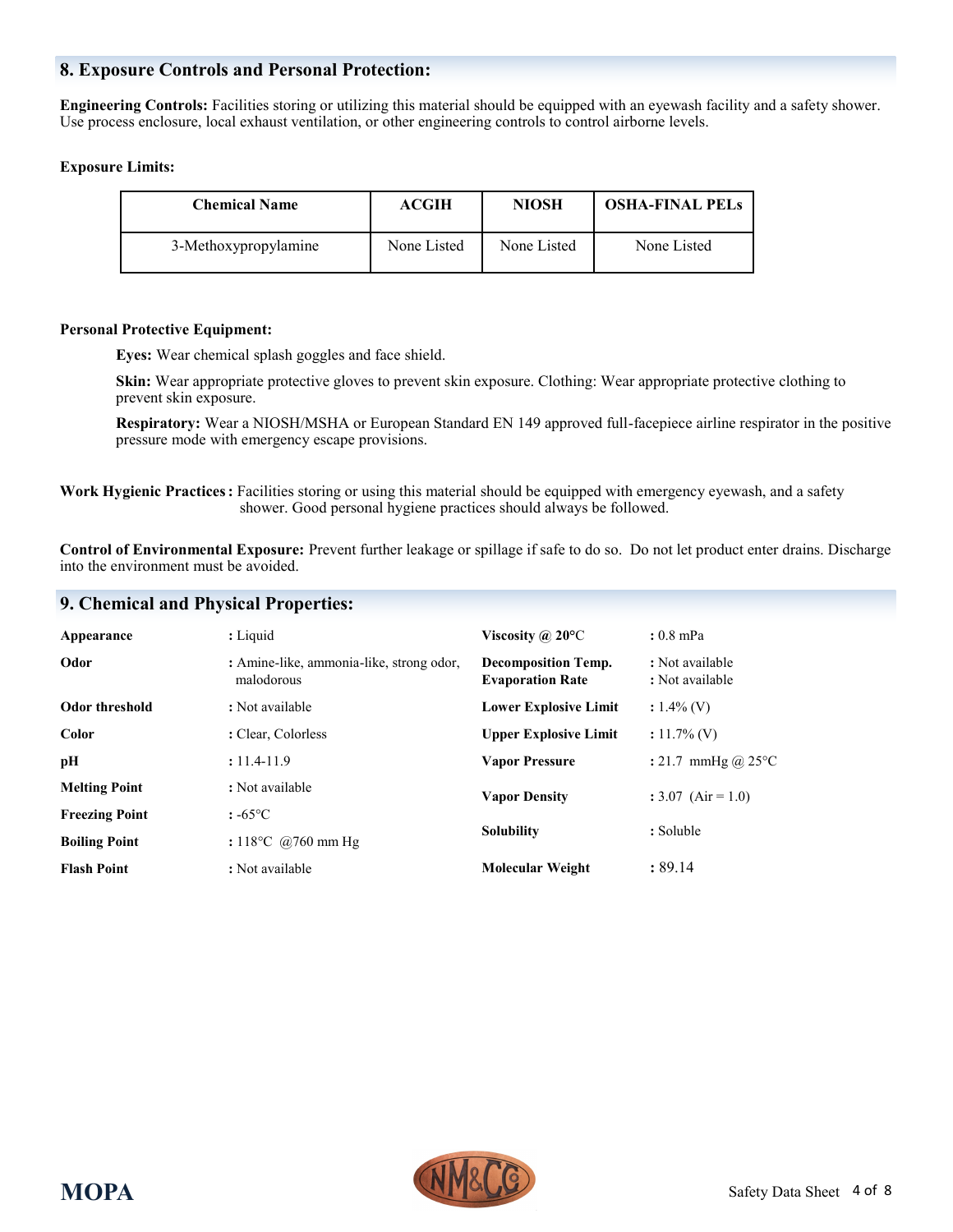# **10. Stability and Reactivity:**

| <b>Stability</b>                                    | : Stable under normal temperatures and pressures. Amines absorb carbon dioxide from the air to form carbamate salts. |
|-----------------------------------------------------|----------------------------------------------------------------------------------------------------------------------|
| <b>Conditions to Avoid</b>                          | : Ignition sources, moisture, excess heat, prolonged exposure to air, mixing with incompatibles.                     |
| <b>Incompatible Materials</b>                       | : Strong oxidizing agents, Strong acids, aldehydes. Copper, Zinc, and Iron. Do not store near acids.                 |
| <b>Hazardous</b><br><b>Decomposition Products</b>   | : Nitrogen oxides, carbon monoxide, carbon dioxide.                                                                  |
| <b>Possibility of</b><br><b>Hazardous Reactions</b> | : No data available                                                                                                  |

#### **11. Toxicological Information: RTECS#:**

**CAS# 5332-73-0:** UI3335000

**LD50/LC50:** Not available. Weak allergic skin reactions were observed in guinea pigs following repeated exposure. (Atofina)

**Carcinogenicity:** CAS# 5332-73-0: Not listed by ACGIH, IARC, NTP, or CA Prop 65.

**Epidemiology:** No information available.

**Teratogenicity:** No information available.

**Reproductive Effects:** No information available.

**Mutagenicity:** No information available.

**Neurotoxicity:** No information available.

## **12. Ecological Information:**

NO INFORMTAION AVAILABLE.

## **13. Disposal Considerations:**

Chemical waste generators must determine whether a discarded chemical is classified as a hazardous waste. US EPA guidelines for the classification determination are listed in 40 CFR Parts 261.3. Additionally, waste generators must consult state and local hazardous waste regulations to ensure complete and accurate classification.

RCRA P-Series: None listed. RCRA USeries: None listed.

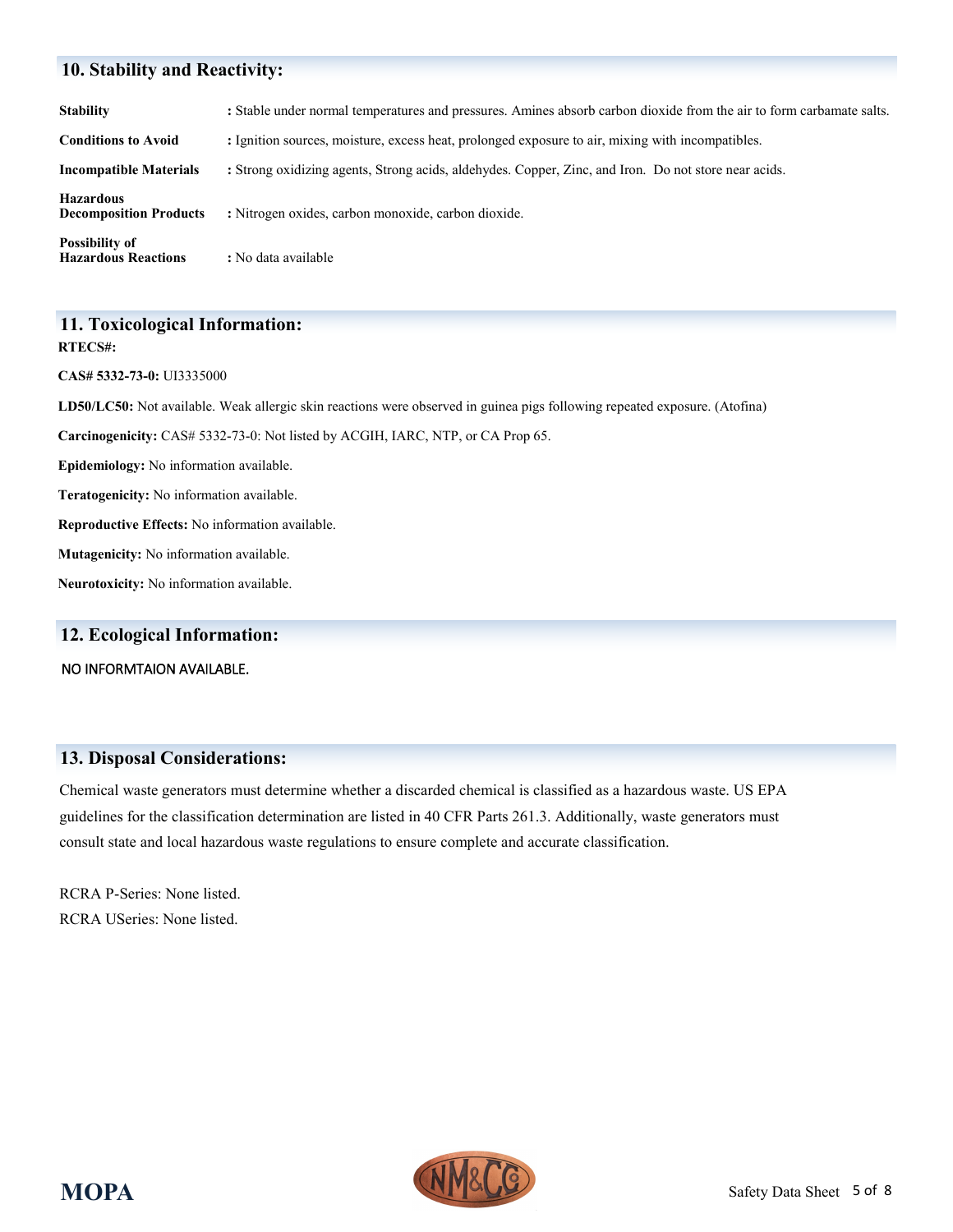# **14. Transport Information:**

| <b>Regulatory</b><br><b>Information</b> | UN No. | <b>Proper Shipping Name</b> | <b>UN Class</b> | <b>Packing</b><br>Group | <b>Labels</b>                                                       |
|-----------------------------------------|--------|-----------------------------|-----------------|-------------------------|---------------------------------------------------------------------|
| <b>US DOT</b>                           | 2734   | 3-Methoxypropylamine        | 8(3)            |                         | Corrosive Sticker<br>Flammable Sticker<br>N.O.S.                    |
| <b>CANADA TDG</b>                       | 2734   | 3-Methoxypropylamine        | 8(3)            |                         | Corrosive Sticker<br>Flammable Sticker<br>NOS(3 Methoxypropylamine) |

## **15. Regulatory Information:**

## **U.S. Federal Regulations:**

**TSCA:** CAS# 5332-73-0 is listed on the TSCA inventory.

**Health & Safety Reporting List:** None of the chemicals are on the Health & Safety Reporting List.

**Chemical Test Rules:** None of the chemicals in this product are under a Chemical Test Rule.

**Section 12b:** None of the chemicals are listed under TSCA Section 12b.

**TSCA Significant New Use Rule:** None of the chemicals in this material have a SNUR under TSCA.

**CERCLA Hazardous Substances and corresponding RQs:** None of the chemicals in this material have an RQ.

**SARA Section 302 Extremely Hazardous Substances:** None of the chemicals in this product have a TPQ.

**SARA Codes:** CAS # 5332-73-0: immediate, fire.

**Section 313:** No chemicals are reportable under Section 313.

**Clean Air Act:** This material does not contain any hazardous air pollutants. This material does not contain any Class 1 Ozone depletors. This material does not contain any Class 2 Ozone depletors.

**Clean Water Act:** None of the chemicals in this product are listed as Hazardous Substances under the CWA. None of the chemicals in this product are listed as Priority Pollutants under the CWA. None of the chemicals in this product are listed as Toxic Pollutants under the CWA

**OSHA:** None of the chemicals in this product are considered highly hazardous by OSHA.

**STATE:** CAS# 5332-73-0 can be found on the following state right to know lists: Pennsylvania, Minnesota, Massachusetts.

**California Prop 65:** No Significant Risk Level: None of the chemicals in this product are listed.

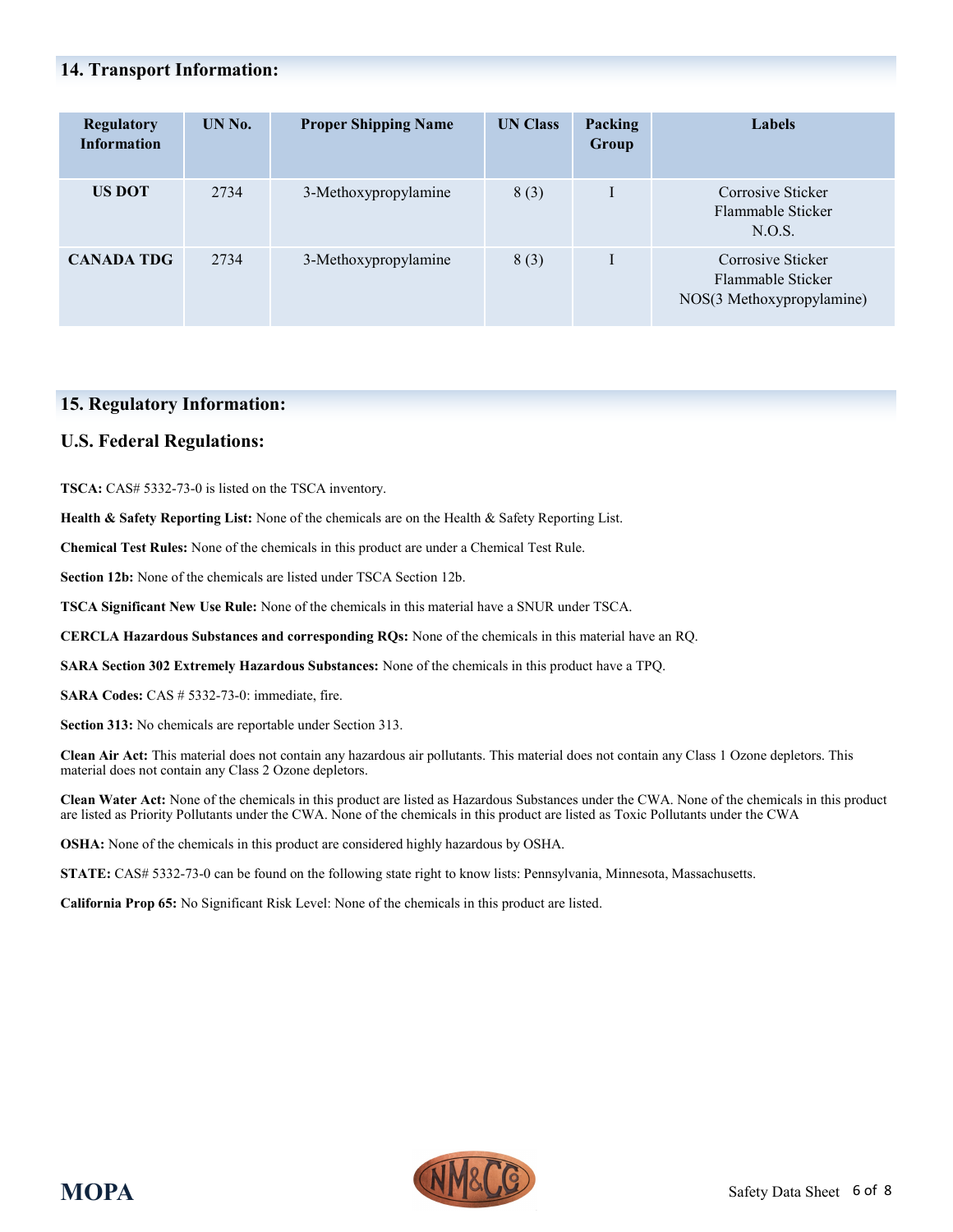# **European/International Regulations:**

European Labeling in Accordance with EC Directives

Hazard Symbols:

 $\mathbf C$ Risk Phrases:

R 10 Flammable.

R 34 Causes burns.

Safety Phrases:

- S 16 Keep away from sources of ignition No smoking.
- S 26 In case of contact with eyes, rinse immediately with plenty of water and seek medical advice.
- S 33 Take precautionary measures against static discharges.
- S 36/37/39 Wear suitable protective clothing, gloves and eye/face protection.
- S 9 Keep container in a well-ventilated place.

WGK (Water Danger/Protection):

CAS# 5332-73-0: 1

Canada - DSL/NDSL

CAS# 5332-73-0 is listed on Canada's DSL List.

#### Canada - WHMIS

This product has a WHMIS classification of E, B2.

This product has been classified in accordance with the hazard criteria of the Controlled Products Regulations and the MSDS contains all of the information required by those regulations. Canadian Ingredient Disclosure List

# **16. Other Information:**

**HMIS: Hazardous Materials Identification System**

## **Numeric Scale for Health (Blue), Flammability (Red), and Physical Hazard (Yellow):**

| <b>HMIS Rating:*</b>                                                         | <b>RATING</b>         | <b>HEALTH</b>                                       | <b>FIRE HAZARD</b>                       | <b>PHYSICAL HAZARD</b>                                                                                                                                        |
|------------------------------------------------------------------------------|-----------------------|-----------------------------------------------------|------------------------------------------|---------------------------------------------------------------------------------------------------------------------------------------------------------------|
| <b>HEALTH</b><br><b>FLAMMABILITY</b>                                         | 3<br>0<br>$3^{\circ}$ | No significant risk to health                       | Will not burn                            | Product stable under ambient temperature and<br>condition.                                                                                                    |
| $\mathbf{0}$<br><b>PHYSICAL HAZARD</b><br>$\mathbf C$<br>PERSONAL PROTECTION | 1                     | Can cause irritation or<br>minor reversible injury. | Must be preheated to<br>burn             | Product can become unstable at high<br>temperatures and pressures.                                                                                            |
|                                                                              | $\overline{2}$        | Can cause temporary or<br>residual injury           | Ignites when<br>moderately heated        | Product can become unstable and cause violent<br>chemical reaction at normal pressures and tem-<br>peratures                                                  |
|                                                                              | 3                     | Can cause serious injury                            | Ignition occurs at<br>normal temperature | Product capable of forming explosive mixtures<br>and is capable of detonation in presence of<br>strong initiating source.                                     |
|                                                                              | 4                     | Can be lethal from single or<br>repeated exposure.  | <b>Extremely flammable</b>               | Product is highly explosive and unstable. Exo-<br>thermic reactions possible with decomposition,<br>polymerization, reaction with water or self reac-<br>tion |

**Personal Protection Code C: Gloves + Safety Goggles + Chemical Apron**